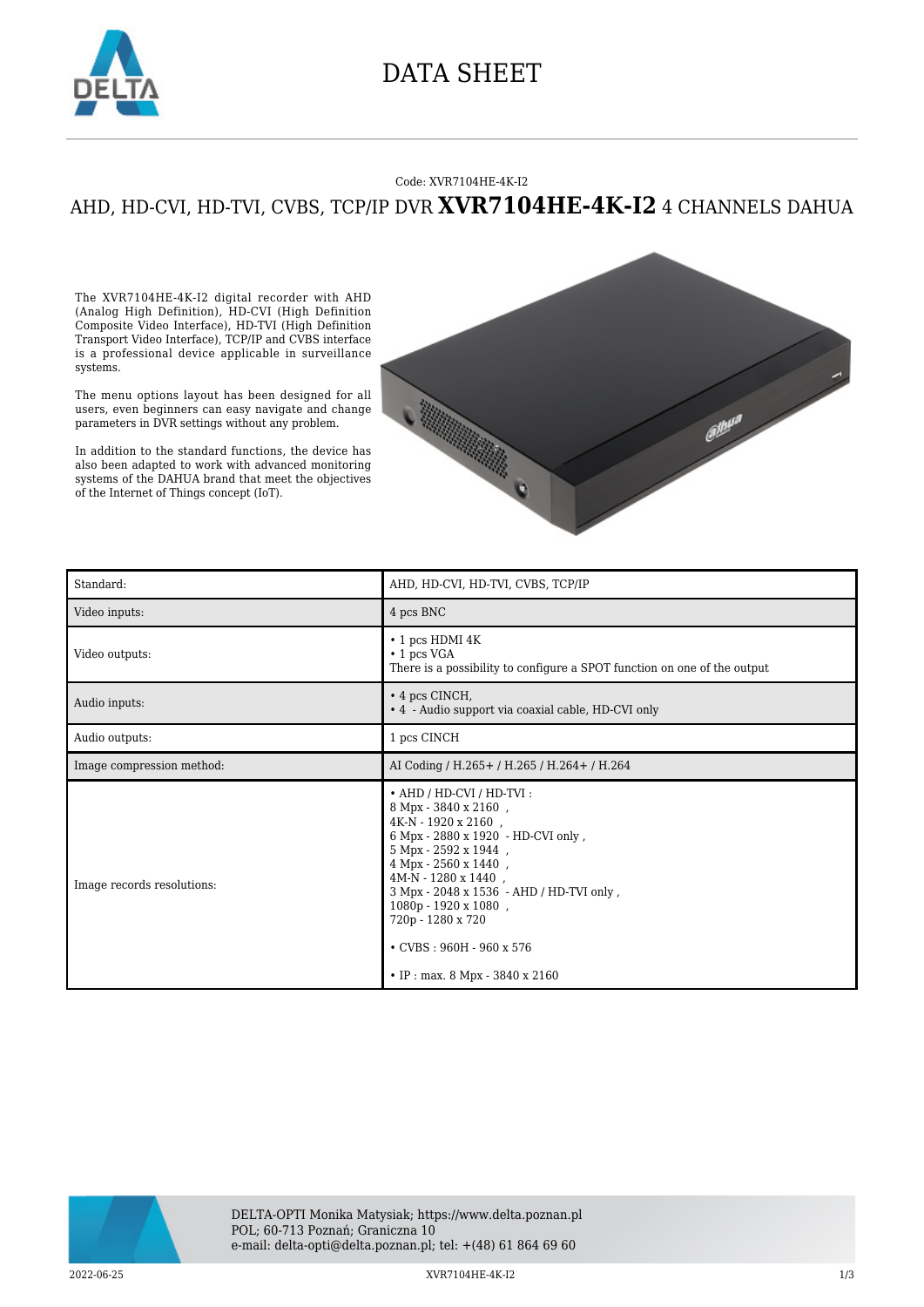

# DATA SHEET

| Recording speed adjustment:         | 8 Mpx IP @ 1  25 fps<br>8 Mpx @ 1  15 fps<br>4K-N @ 1  25 fps<br>6 Mpx @ 1  20 fps<br>5 Mpx @ 1  20 fps<br>4 Mpx @ 1  25 fps<br>4M-N @ 1  25 fps<br>3 Mpx @ 1  25 fps<br>1080p @ 1  25 fps<br>720p @ 1  25 fps<br>960H @ 1  25 fps<br>for each channel                                                                                                                                                                                                                                                                                                                                                                                                                                                                                                                                                                                                                                                                                        |
|-------------------------------------|-----------------------------------------------------------------------------------------------------------------------------------------------------------------------------------------------------------------------------------------------------------------------------------------------------------------------------------------------------------------------------------------------------------------------------------------------------------------------------------------------------------------------------------------------------------------------------------------------------------------------------------------------------------------------------------------------------------------------------------------------------------------------------------------------------------------------------------------------------------------------------------------------------------------------------------------------|
| Operation modes:                    | $4 x$ AHD / HD-CVI / HD-TVI / CVBS / IP + $4 x$ IP                                                                                                                                                                                                                                                                                                                                                                                                                                                                                                                                                                                                                                                                                                                                                                                                                                                                                            |
| Recording modes:                    | Manual, Sensor, Motion detection, Schedule                                                                                                                                                                                                                                                                                                                                                                                                                                                                                                                                                                                                                                                                                                                                                                                                                                                                                                    |
| Supported hard drives:              | 1 x 10 TB SATA                                                                                                                                                                                                                                                                                                                                                                                                                                                                                                                                                                                                                                                                                                                                                                                                                                                                                                                                |
| External storage devices backup:    | Save single frames and whole records from DVR drive to the USB drive                                                                                                                                                                                                                                                                                                                                                                                                                                                                                                                                                                                                                                                                                                                                                                                                                                                                          |
| Searching and playback the records: | Records searching: by time + timeline with record type. Playback: forward, fast, slow,<br>step<br>Advanced searching (to the one second accuracy)<br>1 or 4 channels synchronous playback, Smart Search function                                                                                                                                                                                                                                                                                                                                                                                                                                                                                                                                                                                                                                                                                                                              |
| Network functions:                  | Full support via network, Remote records copying, Web Server built-in max. 128 on-<br>line users                                                                                                                                                                                                                                                                                                                                                                                                                                                                                                                                                                                                                                                                                                                                                                                                                                              |
| Mobile phones support:              | Port no.: 37777 or access by a cloud (P2P)<br>• Android: Free application DMSS<br>• iOS (iPhone): Free application <b>DMSS</b><br>See how to configure the P2P function in Dahua recorders and how to enable the                                                                                                                                                                                                                                                                                                                                                                                                                                                                                                                                                                                                                                                                                                                              |
|                                     | mobile application                                                                                                                                                                                                                                                                                                                                                                                                                                                                                                                                                                                                                                                                                                                                                                                                                                                                                                                            |
| Alarm inputs / outputs:             | 8/3                                                                                                                                                                                                                                                                                                                                                                                                                                                                                                                                                                                                                                                                                                                                                                                                                                                                                                                                           |
| PTZ control:                        | IP Speed Dome Cameras<br>Control compatible with coax PTZ HD-CVI<br>RS-485 - PELCO-D/P                                                                                                                                                                                                                                                                                                                                                                                                                                                                                                                                                                                                                                                                                                                                                                                                                                                        |
| Motion Detection:                   | Split the screen into zones : 22 x 18 motion zones                                                                                                                                                                                                                                                                                                                                                                                                                                                                                                                                                                                                                                                                                                                                                                                                                                                                                            |
| Main features:                      | • Cooperation with Dahua devices working in the concept of the Internet of Things<br>$(IoT)$ ,<br>• POS - support the machines installed in the points of sales and displaying the date<br>from them as overlaid text on selected channel window,<br>• Coax Audio/Alarm support.<br>• Intelligent Image Analysis : crossing the line (tripwire), crossing the line (tripwire),<br>abandoned/missing object, classification of people and vehicles, counting people /<br>vehicles,<br>• advanced face and vehicle recognition and search functions<br>• Support for up to 10 face databases, including 20 000 face images<br>• Detection of faces not included in the device database<br>• Searching for faces in recordings based on max 8 selected photos with the ability to<br>independently set the similarity threshold for each photo<br>• SMD PLUS - searching for an object classified as: human, motor vehicle, non-motor<br>vehicle |
| Mouse support:                      | ✓                                                                                                                                                                                                                                                                                                                                                                                                                                                                                                                                                                                                                                                                                                                                                                                                                                                                                                                                             |
| IR remote controller in the set:    |                                                                                                                                                                                                                                                                                                                                                                                                                                                                                                                                                                                                                                                                                                                                                                                                                                                                                                                                               |